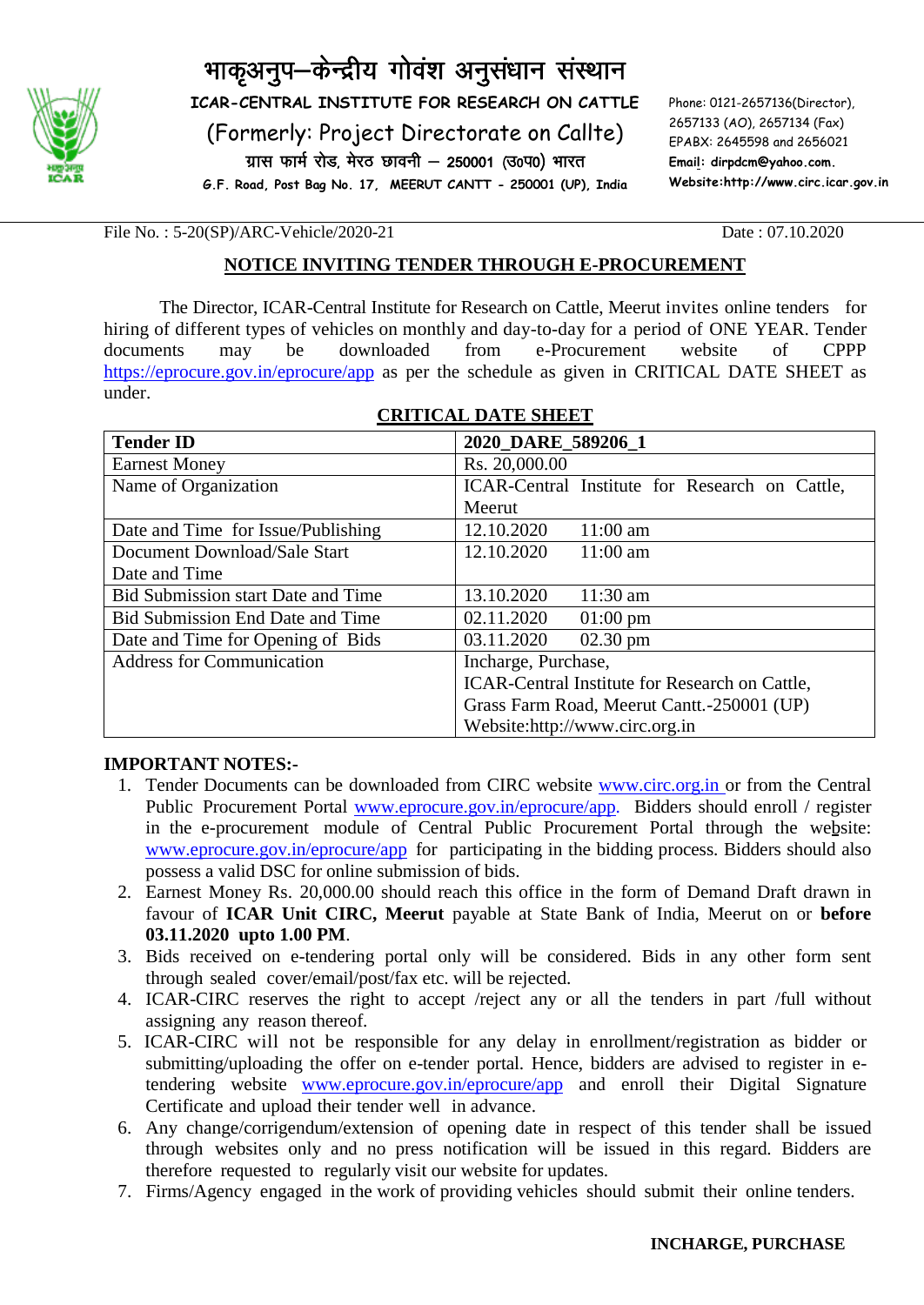#### **Terms and Conditions**

- 1. **The documents are essentially required to be attached along with the bid as per Annexure-I**
- 2. The terms and conditions finalized at the time of agreement/contract shall remain unchanged during the effective contract period.
- 3. The contract shall ordinarily be awarded to the lowest evaluated bidder whose bid has been found to be responsive and who is eligible and qualified to perform the contract satisfactorily.
- 4. **The contractor should provide vehicles as per NGT guidelines for Delhi.**
- 5. It may be specifically noted that the Firms are required to submit performance Security of Rs. 40,000/- at the time of awarding contract with necessary documents.
- 6. The contractor shall provide the vehicle along with drivers, so as to ensure twenty-four-hour availability of driver. However, the normal running of vehicle will be about 8-12 hours per day. The vehicles so hired will occasionally be required to travel out of Meerut on official tours also.
- 7. The vehicle should be self-starting and in good condition.
- 8. **Model of the vehicle should not be prior to 2018.** In case condition of vehicles is not found to be satisfactory and of acceptable standards, the offer is liable to be rejected. The Director, CIRC, Meerut reserves the right to cancel the contract at any time without assigning any reasons thereof.
- 9. The vehicle should be registered vehicle with road transport office under taxi permit and contractor should submit relevant papers of registration of vehicle before starting the work. Necessary fitness certificate by competent authority must be attached.
- 10. The period of contract (for hiring of vehicles) will be for one year extendable mutually for further period of one year.
- 11. Driver should be experienced, with a valid commercial Driving License, for duty in uniform, courteous and well mannered.
- 12. The vehicle provided by the contractor should have proper seat covers etc. seat covers will have to be cleaned regularly.
- 13. The cost of hiring quoted by tenderer should include all charges of fuels, repair & maintenance, fitness, permit and salary of driver
- 14. In case the vehicle breaks down or is required to be taken under repair, another vehicle of similar type will have to be provided by the contractor.
- 15. AC and Non-AC charges will be applicable from March to October and November to February respectively.
- 16. Necessary Registration Certificate and, insurance of the vehicles should be valid and complete in all respects, PAN Number, GST No., document testifying previous experience should be attached.
- 17. All the taxes and duties what-so- ever livable by the Govt. (State or Central) or anybody shall be borne by the contractor and will be deducted from his account bill.
- 18. Payment will be made on monthly basis in favor of the firm through e-payment/NEFT-RTGS only in the firm's bank account.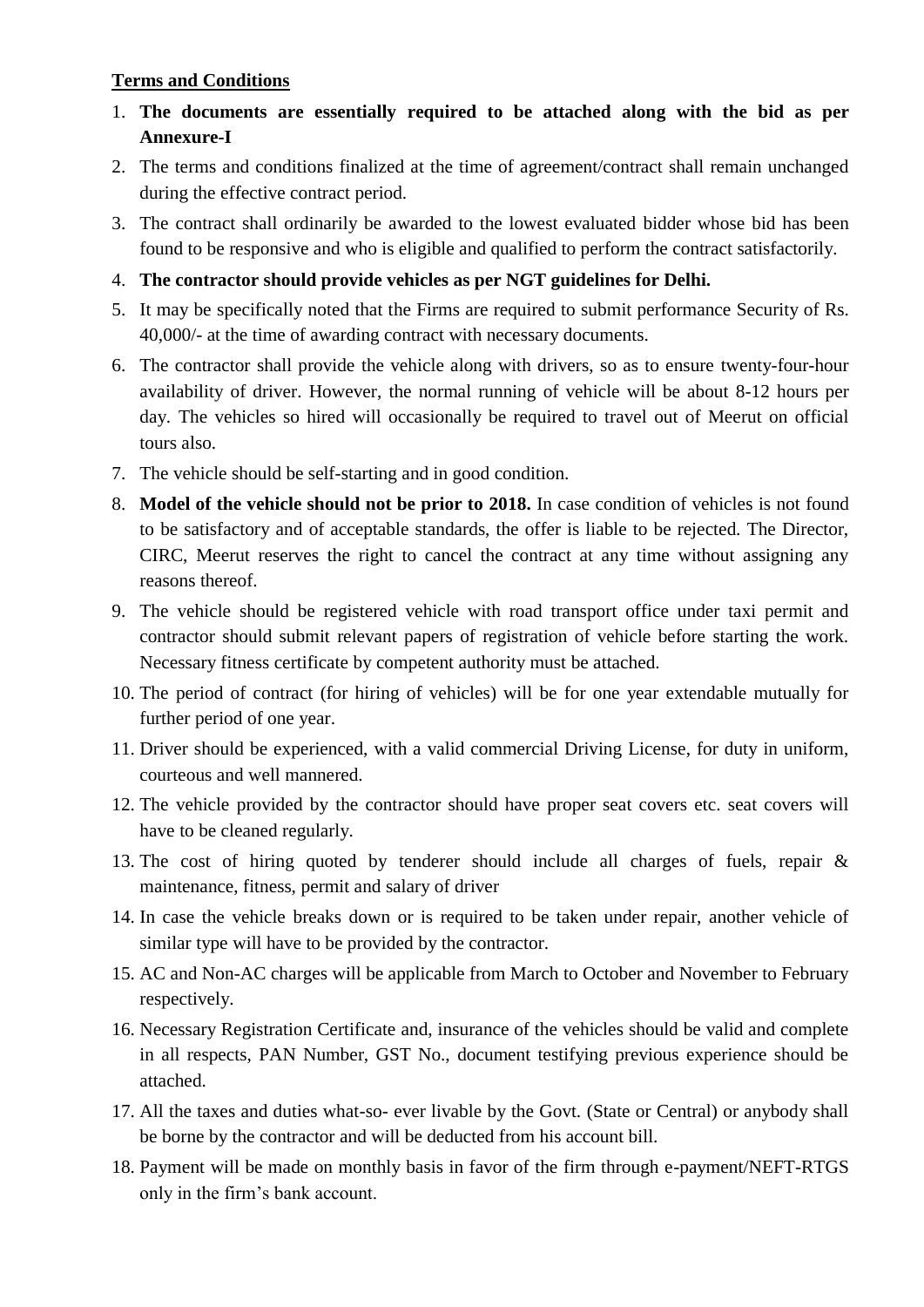19. The compensation, connected expenses and legal disputes between the firm and staff deployed and any unforeseen casualty shall be borne/paid/settled by the firm and the CIRC in no way shall be party to the dispute and will have no liability on this account.

## 20. **Liquidated Damage Clouse:**

## **Penalties and Fine :**

In case of noncompliance of the standards of the services to be provided as per this agreement, the buyer would be at liberty to levy such penalty and terminate the contract as per the conditions detailed out below:

| S.No.          | <b>Nature of</b>                                                          | <b>Default</b>                                                                                 | <b>Penalties</b>                                                                       |                                                                                                                                                      |                                                                                                                                                    | <b>Remarks</b>                                                                                                                                                                      |
|----------------|---------------------------------------------------------------------------|------------------------------------------------------------------------------------------------|----------------------------------------------------------------------------------------|------------------------------------------------------------------------------------------------------------------------------------------------------|----------------------------------------------------------------------------------------------------------------------------------------------------|-------------------------------------------------------------------------------------------------------------------------------------------------------------------------------------|
|                | <b>Default</b>                                                            | <b>Details</b>                                                                                 | 1 <sup>st</sup>                                                                        | 2 <sub>nd</sub><br>3rd                                                                                                                               |                                                                                                                                                    |                                                                                                                                                                                     |
|                |                                                                           |                                                                                                | <b>Instance</b>                                                                        | <b>Instance</b>                                                                                                                                      | <b>Instance</b>                                                                                                                                    |                                                                                                                                                                                     |
| 1              | Non<br>deployment of<br>vehicle/driver<br>(no<br>replacement<br>provided) | Non<br>deployment<br>for 30 min or<br>more, no<br>replacement<br>provided up<br>to<br>2 hours  | Amount of<br>charges for<br>vehicle<br>hired by<br><b>Buyer</b><br>from<br>third party | Amount of<br>charges for<br>vehicle<br>hired<br>by Buyer<br>from third<br>party and a<br>penalty of<br>5% of<br>monthly<br>vehicle<br>hiring cost    | Amount of<br>charges for<br>vehicle<br>hired<br>by Buyer<br>from third<br>party and a<br>penalty of<br>10% of<br>monthly<br>vehicle<br>hiring cost | After $3^{\overline{\text{rd}}}$<br>instance, the<br>buyer may<br>terminate the<br>contract or<br>continue to<br>impose the<br>same penalty<br>as imposed<br>for $3rd$<br>instance. |
| $\overline{2}$ | Non<br>deployment of<br>vehicle/driver<br>(replacement<br>provided)       | Non<br>deployment<br>for 30 min or<br>more,<br>replacement<br>provided<br>within to 2<br>hours | Warning                                                                                | Penalty of<br>3% of<br>particular<br>monthly<br>vehicle<br>hiring cost                                                                               | Penalty of<br>5% of<br>particular<br>monthly<br>vehicle<br>hiring cost                                                                             | After 3rd<br>instance, the<br>buyer may<br>terminate the<br>contract or<br>continue to<br>impose the<br>same penalty<br>as imposed<br>for $3rd$<br>instance.                        |
| 3              | Breakdown of<br>vehicle during<br>trip (no<br>replacement<br>provided)    | N <sub>o</sub><br>replacement<br>provided up<br>to<br>2 hours                                  | Amount of<br>charges for<br>vehicle<br>hired by<br><b>Buyer</b><br>from<br>third party | Amount of<br>charges for<br>vehicle<br>hired<br>by Buyer<br>from third<br>party and a<br>penalty of<br>$4\%$ of<br>monthly<br>vehicle<br>hiring cost | Amount of<br>charges for<br>vehicle<br>hired<br>by Buyer<br>from third<br>party and a<br>penalty of<br>8% of<br>monthly<br>vehicle<br>hiring cost  | After $3^{\overline{\text{rd}}}$<br>instance, the<br>buyer may<br>terminate the<br>contract or<br>continue to<br>impose the<br>same penalty<br>as imposed<br>for $3rd$<br>instance. |
| $\overline{4}$ | Breakdown of<br>vehicle during<br>trip<br>(replacement<br>provided)       | Replacement<br>provided<br>within to 2<br>hours                                                | Warning                                                                                | Amount of<br>charges for<br>vehicle<br>hired<br>by Buyer<br>from third<br>party and a<br>penalty of<br>$2\%$ of                                      | Amount of<br>charges for<br>vehicle<br>hired<br>by Buyer<br>from third<br>party and a<br>penalty of<br>$4\%$ of                                    | After 3rd<br>instance, the<br>buyer may<br>terminate the<br>contract or<br>continue to<br>impose the<br>same penalty<br>as imposed                                                  |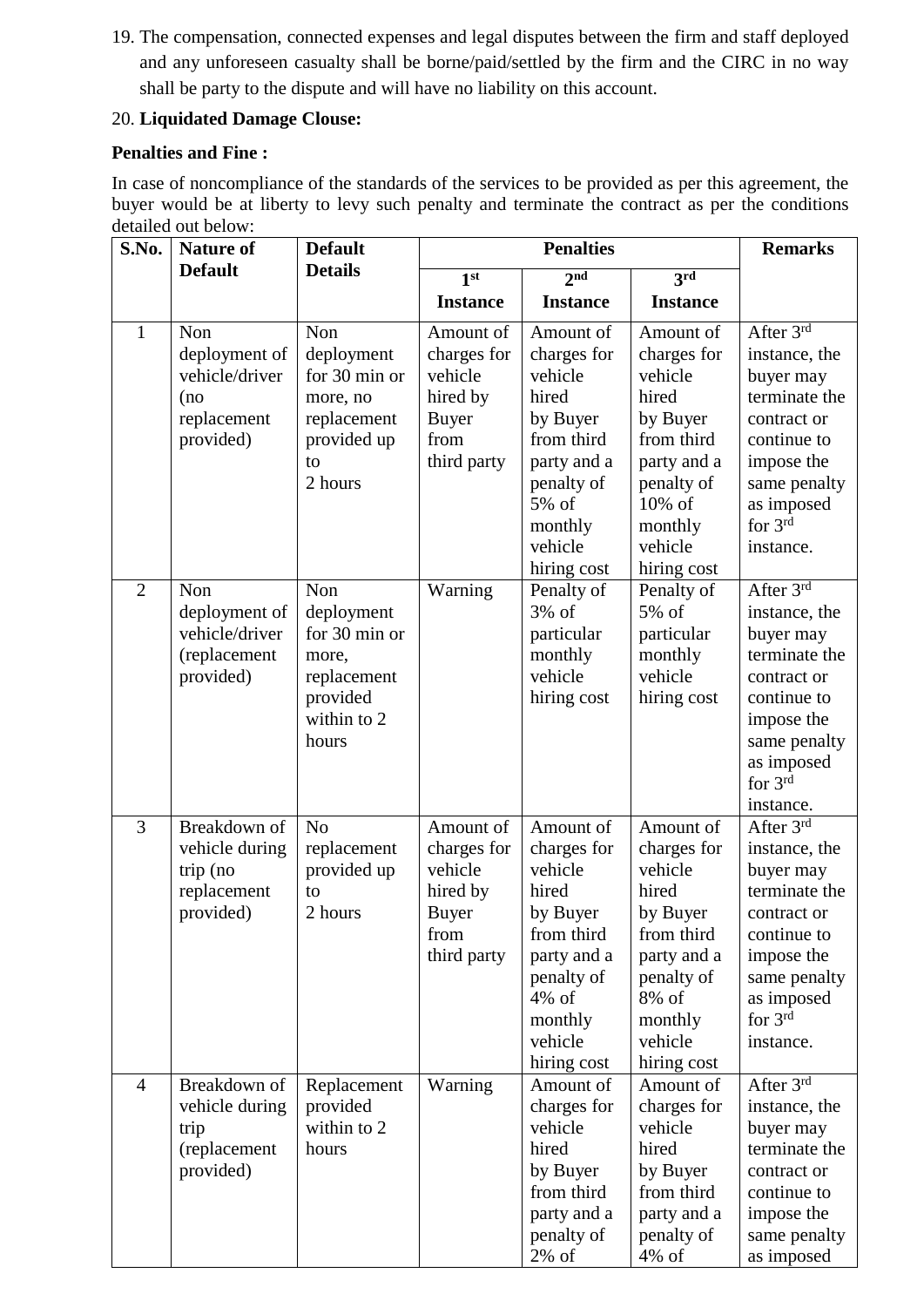|   |                |                               |                         | monthly     | monthly     | for 3rd                    |
|---|----------------|-------------------------------|-------------------------|-------------|-------------|----------------------------|
|   |                |                               |                         | vehicle     | vehicle     | instance.                  |
|   |                |                               |                         | hiring cost | hiring cost |                            |
| 5 | Delay in       | For 30 mins                   | Warning                 | Penalty of  | Penalty of  | After 3rd                  |
|   | arrival of     | or more                       |                         | $1\%$ of    | $2\%$ of    | instance, the              |
|   | vehicle/       |                               |                         | monthly     | monthly     | buyer may                  |
|   | driver         |                               |                         | vehicle     | vehicle     | continue to                |
|   |                |                               |                         | hiring      | hiring cost | impose the                 |
|   |                |                               |                         | cost        |             | same penalty               |
|   |                |                               |                         |             |             | as imposed                 |
|   |                |                               |                         |             |             | for $3rd$                  |
|   |                |                               |                         |             |             | instance.                  |
| 6 | Misbehaviour   | Any instance                  | Penalty of              | Penalty of  |             | After $2^{n\overline{d}}$  |
|   | by driver/     |                               | Rs. 1000                | Rs. 2000/-  |             | instance, the              |
|   | unacceptable   |                               |                         |             |             | service                    |
|   | behaviour by   |                               |                         |             |             | provider                   |
|   | driver         |                               |                         |             |             | will have to               |
|   |                |                               |                         |             |             | replace the                |
|   |                |                               |                         |             |             | driver                     |
| 7 | Driver in      | Any instance                  | Penalty of              |             |             | After 1st                  |
|   | intoxicated    |                               | Rs. 2500/-              |             |             | instance, the              |
|   | state          |                               |                         |             |             | service                    |
|   |                |                               |                         |             |             | provider will              |
|   |                |                               |                         |             |             | have to                    |
|   |                |                               |                         |             |             | replace the                |
|   |                |                               |                         |             |             | driver. After              |
|   |                |                               |                         |             |             | 2 <sup>nd</sup>            |
|   |                |                               |                         |             |             | cumulative                 |
|   |                |                               |                         |             |             | instances,                 |
|   |                |                               |                         |             |             | buyer may                  |
|   |                |                               |                         |             |             | terminate the              |
|   |                |                               |                         |             |             | contract.                  |
| 8 | Failure to     | Deficiencies<br>not addressed | Penalty of<br>Rs. 500/- | Penalty of  | Penalty of  | After $3rd$                |
|   | address        |                               |                         | Rs. 800/-   | Rs. 1000/-  | instance, the              |
|   | deficiencies   | after 24 hours                |                         |             |             | buyer may<br>continue to   |
|   | pointed out at | of inspection                 |                         |             |             |                            |
|   | inspection     |                               |                         |             |             | impose the                 |
|   |                |                               |                         |             |             | same penalty<br>as imposed |
|   |                |                               |                         |             |             | for $3rd$                  |
|   |                |                               |                         |             |             |                            |
|   |                |                               |                         |             |             | instance.                  |

- 21. A daily record of time and mileage for each vehicle shall be maintained in a slip book/log book. No payment will be made without submission/verification of slip book/log book verified by the user officer or authorized signatory.
- 22. The model of Vehicle for which rates are quoted may clearly be mentioned.
- 23. All the responsibilities of accident, completion of papers & any other types related to hired vehicle on the road will be of the firm/owner.
- 24. The night charges, if any, may clearly be mentioned while quoting the rates.
- 25. The rates quoted will be applicable for a period of rate contract.
- 26. Vehicle should be valid for all India permit.
- 27. Payment of Toll Tax/Parking charge if any will be paid by this office with the payment of bill as per actual receipts.
- 28. The payment will be made directly to the firms Bank A/C. The Bank Account details shall be attached with the quotation.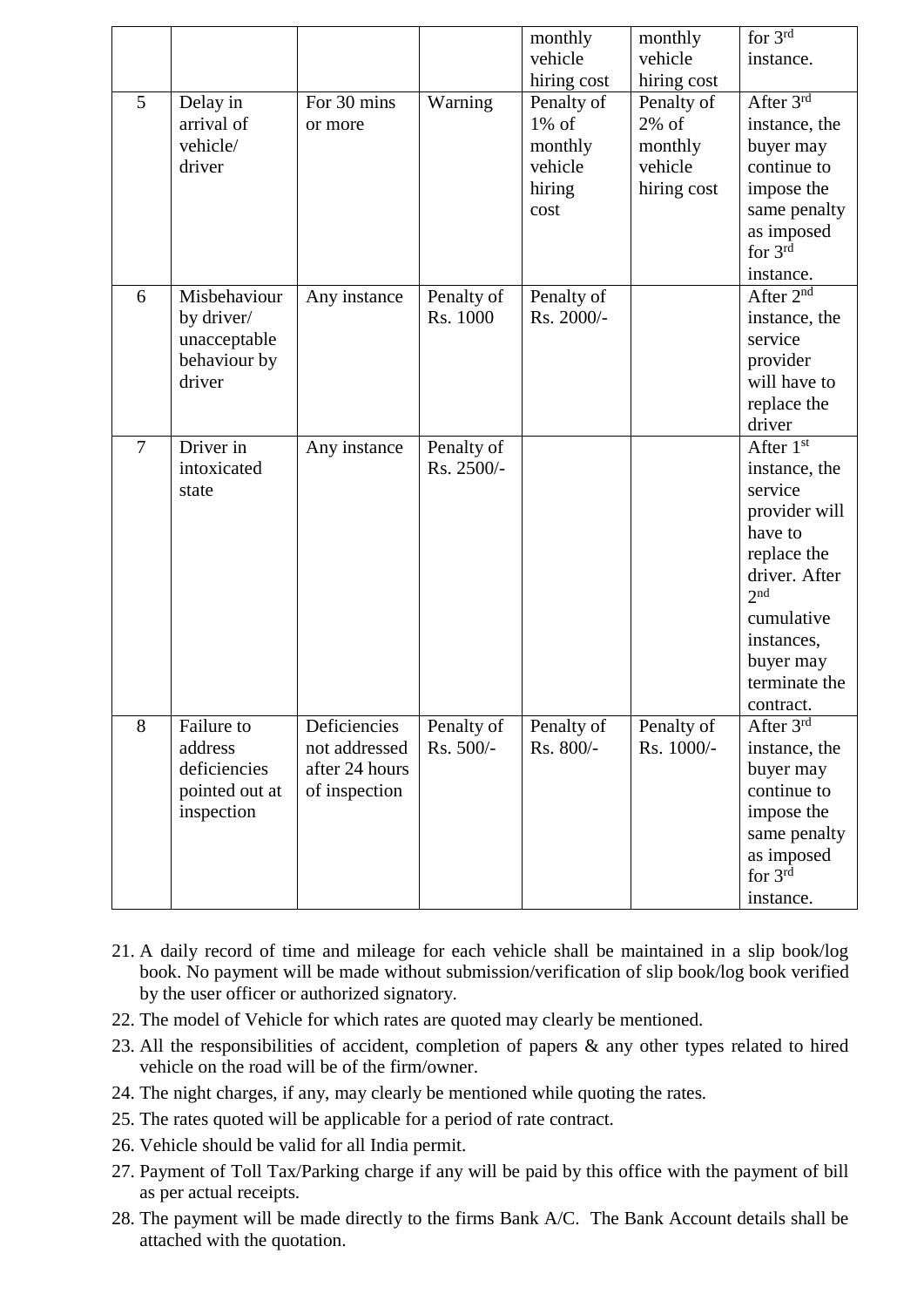- 29. Counting of kilometer for start and end of journey will be counted form CIRC, Meerut Cantt. or the residence of the officer who performing the Journey by the vehicle. The payment of bill will be made according to kilometers verified by the user officer/official of vehicle.
- 30. The tenderer shall quote for the complete requirement of services and for the all type of vehicle as shown in the financial bids.
- 31. The contract shall be governed by the laws of India and interpreted in accordance with such laws.
- 32. The offer shall remain valid for acceptance for a period not less than ninety days after the specified date of opening of the offers.
- 33. The CIRC will evaluate and compare the quotations, which are substantially responsive i.e. which are properly prepared  $\&$  signed and meet the required terms, conditions, specification etc. The purchaser will award the contract to the firm whose quotation will be determined to be responsive and offering the best evaluated price.
- 34. Notwithstanding the above, the purchaser reserves the right to accept or reject any quotation or tender in process and reject all quotations at any time prior to award of the contract, without assigning any reason, whatsoever, and without incurring any liability or obligation, whatsoever, to the affected tenderer or tenderers.
- 35. Status of the firm shall be disclosed whether proprietor or partnership firm. In case of partnership firm, partnership deed should be attached and status of all partners shall be disclosed.
- 36. Conditional tender/offer will not be accepted.
- 37. The Director, CIRC, Meerut reserves the rights to accept or reject any tender/quotation or all the tenders/quotations or whole or in part thereof without assigning any reason.
- 38. If any dispute or difference arises between the CIRC and the firm relating to any matter connected with the contract, the parties shall make every effort to resolve the dispute or difference by such mutual discussion within 30 days, either the CIRC or the firm may give notice to the other party of its intention to refer the same to arbitration. The arbitration shall commence thereafter. The arbitration shall be conducted by a sole arbitrator, who will be appointed by the Secretary, ICAR and the procedure to be followed in this respect will be as per the Indian Arbitration and Conciliation Act, 1996. The venue of the arbitration shall be the place from where the contracts issued.
- 39. All disputes to be settled under Meerut Jurisdiction.
- 40. Online tender may please be submitted in two bid system i.e. **technical and financial bids**. Technical bid with required documents as per enclosed check list of Annexure-I and Financial bids for monthly basis and day-to-day basis as per BOQ may be uploaded on CPP Portal only.

#### **INCHARGE PURCHASE**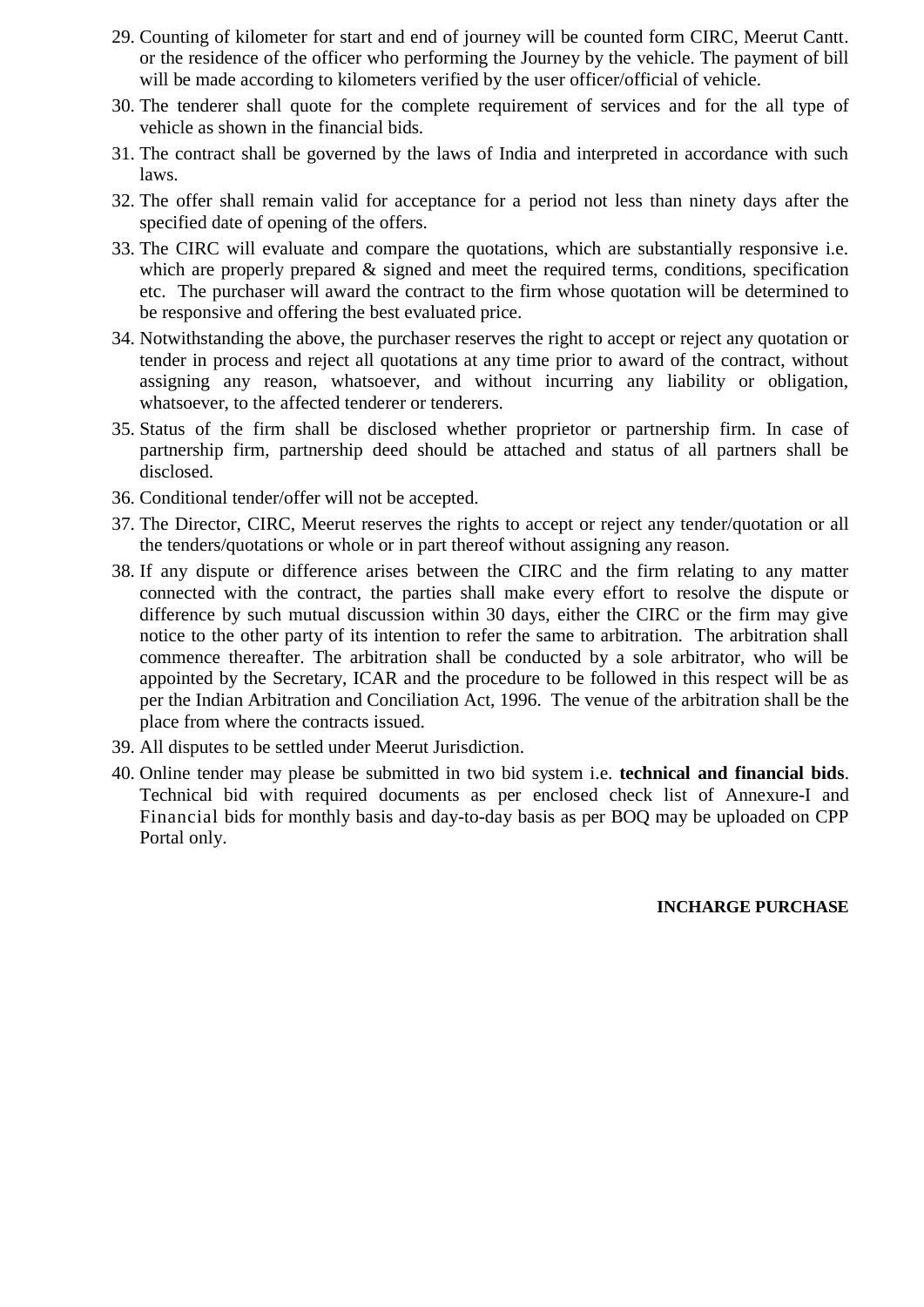#### **TECHNICAL BID FOR ENTERING INTO A RATE CONTRACT FOR PROVIDING DIFFERENT TYPES OF VEHICLES ON MONTHLY AND DAY-TO-DAY HIRE-BASIS**

| S.No. | Details of requirements                   | Requirement fulfill please $\sqrt{}$ | Page No. of the bid |
|-------|-------------------------------------------|--------------------------------------|---------------------|
|       |                                           | if yes                               | where the copy of   |
|       |                                           |                                      | concerned documents |
|       |                                           |                                      | is attached         |
| 1.    | Name of Firm/Company/Agency               |                                      |                     |
| 2.    | Full Postal Address of the                |                                      |                     |
|       | firm/Company/Agency                       |                                      |                     |
| 3.    | Owner of the Firm/Company/Agency          |                                      |                     |
| 4.    | Telephone/Mobile Nos.                     |                                      |                     |
| 5.    | Firm's Registration No.                   |                                      |                     |
| 6.    | GST Registration No.                      |                                      |                     |
| 7.    | If exempted from GST, necessary           |                                      |                     |
|       | exemption certificate shall be attached   |                                      |                     |
|       | duly issued by competent authority        |                                      |                     |
| 8.    | Permanent Account No.(PAN)                |                                      |                     |
| 9.    | Copy of Income Tax Return for last 02     |                                      |                     |
|       | years                                     |                                      |                     |
| 10.   | Copy of Audited balance sheet for last    |                                      |                     |
|       | 02 years                                  |                                      |                     |
| 11.   | Details of bank account of                | Name of Bank:                        |                     |
|       | Firm/Company/Agency (Under                | Branch & Branch Code:                |                     |
|       | operation in any nationalized bank, for   | <b>Account No.:</b>                  |                     |
|       | payments through RTGS)                    | <b>IFSC</b> Code:                    |                     |
| 12.   | No. of Taxi/Vehicles registered in the    |                                      |                     |
|       | name of bidding Firm/Company/Agency       |                                      |                     |
|       | alongwith valid vehicle registration      |                                      |                     |
|       | certificates                              |                                      |                     |
| 13.   | Copy of Registration No. of the offered   |                                      |                     |
|       | vehicle with Registration certificate and |                                      |                     |
|       | Insurance details of vehicle.             |                                      |                     |
| 14.   | Copies of Details of Vehicles on own      |                                      |                     |
|       | name and vehicles on lease with all       |                                      |                     |
|       | papers of vehicles, i.e. RC/TC,           |                                      |                     |
|       | Insurance, Permit, Fitness, etc.          |                                      |                     |
| 15.   | Experience details (Enclose separately    |                                      |                     |
|       | the list of offices/departments/          |                                      |                     |
|       | organizations with whom Firm/Company      |                                      |                     |
|       | /Agency had/is having contract of         |                                      |                     |
|       | similar nature, along with self-certified |                                      |                     |
|       | copies of contract letters)               |                                      |                     |
| 16.   | Scan Copy of Earnest Money deposit for    |                                      |                     |
|       | Rs. 20000/- in favour of ICAR Unit        |                                      |                     |
|       | CIRC, Meerut.                             |                                      |                     |
| 17.   | Copy<br>of<br>MSME/NSIC/Start<br>up       |                                      |                     |
|       | certificate to claim exemption from       |                                      |                     |
|       | payment of cost of tender form, Earnest   |                                      |                     |
|       | Money deposit, if applicable              |                                      |                     |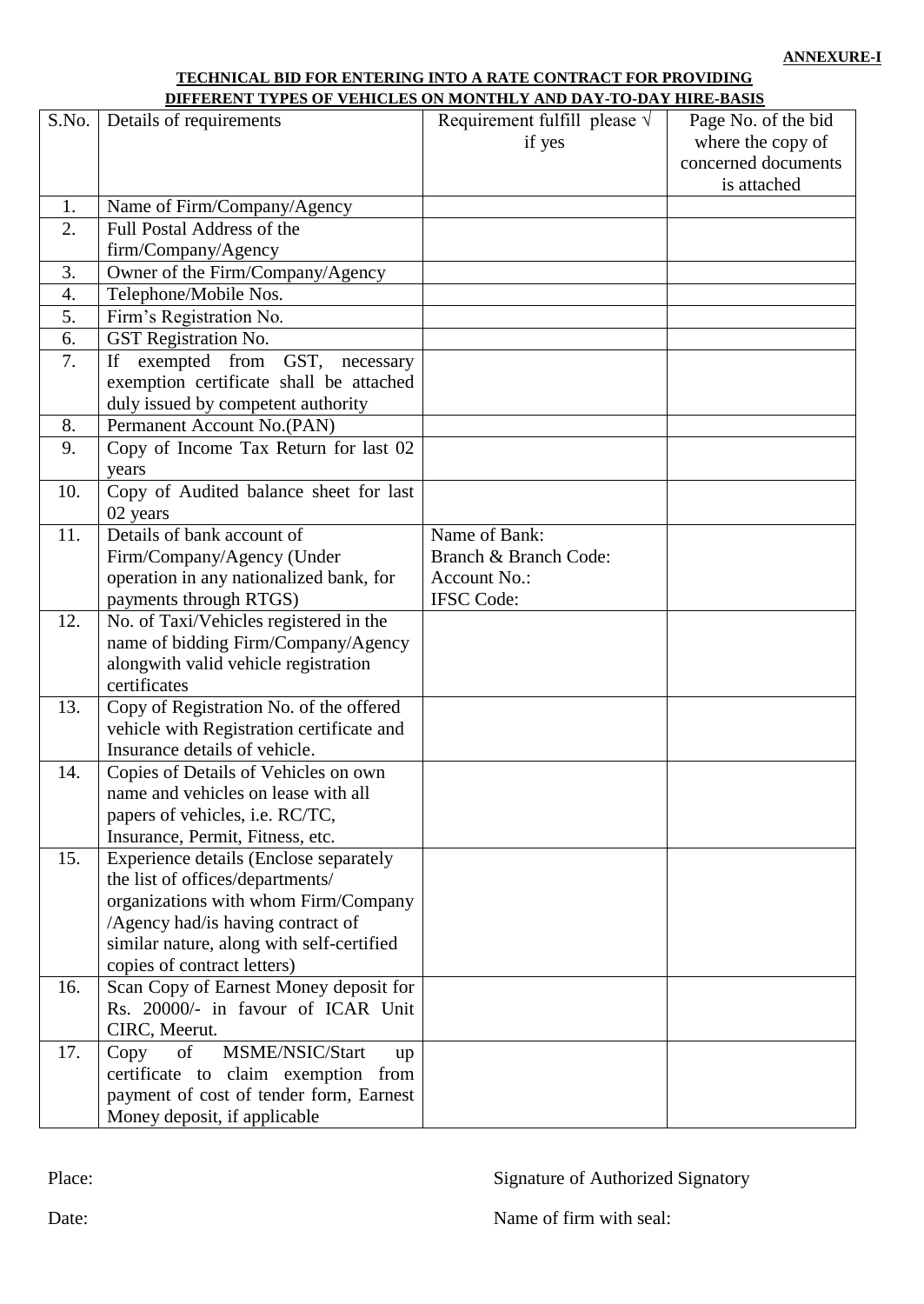#### **CERTIFICATE TO BE GIVEN BY BIDER**

I/We undertake that documents are genuine/authentic and nothing has been concealed. I/We also certify that the firm has not been debarred by any Government organization. I/We understand that the contract is liable to be cancelled, if found to be having obtained through fraudulent means/concealment of information.

We confirm that we agree to all other terms and conditions of your tender enquiry. We have furnished all the information, as required in the tender enquiry and attached the relevant documents.

(In case a tenderer desires to put some additions/modified stipulation terms and conditions etc, the same may be clearly indicated)

We confirm that our offer will remain valid for acceptance for 90 days after the date of opening of tenders.

> Signature of the Authorized Signatory Name of the firm with complete address, Contract No: (Seal of the tendering firm)